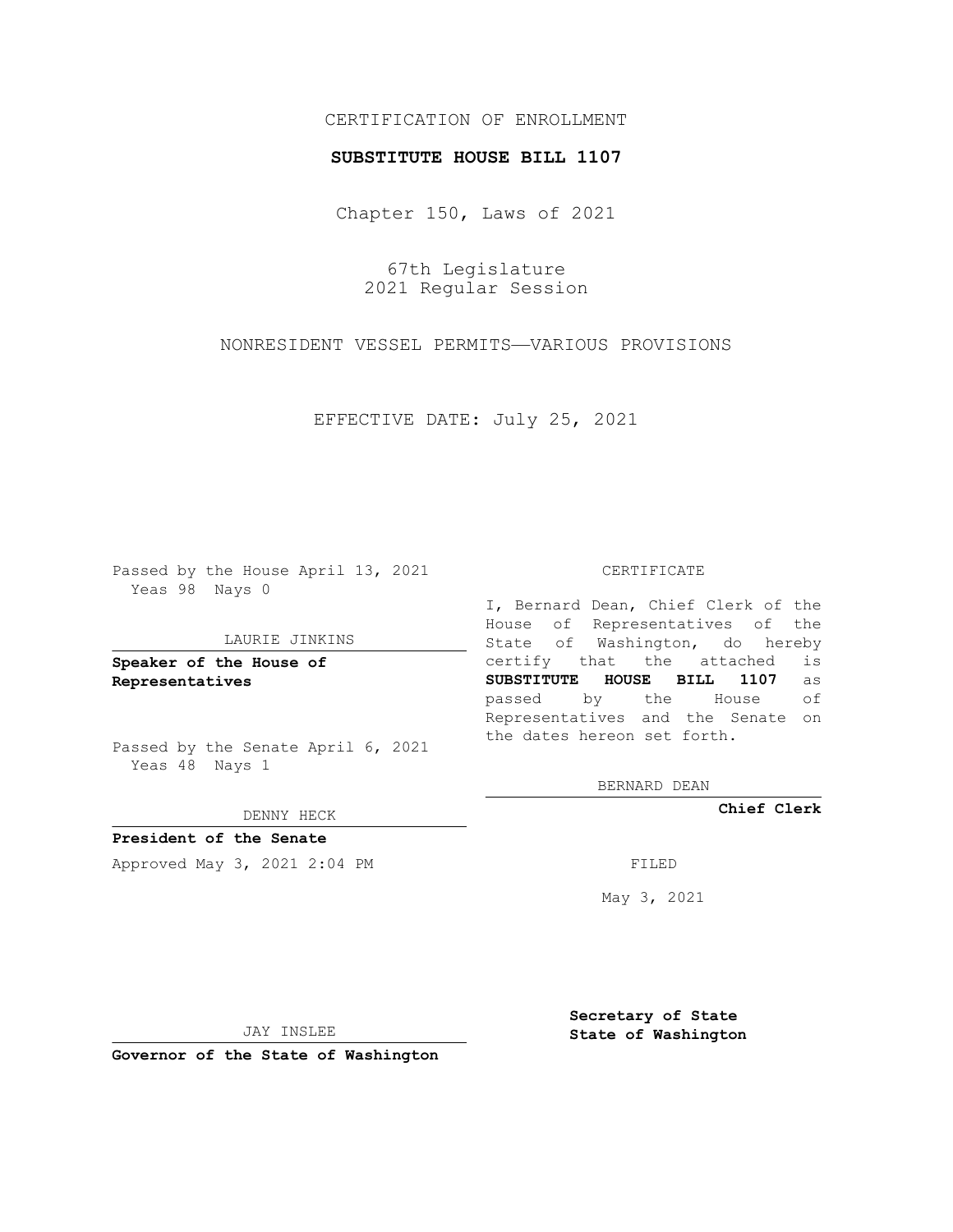## **SUBSTITUTE HOUSE BILL 1107**

AS AMENDED BY THE SENATE

Passed Legislature - 2021 Regular Session

# **State of Washington 67th Legislature 2021 Regular Session**

**By** House Transportation (originally sponsored by Representatives Chapman, Barkis, Corry, Tharinger, and Graham)

READ FIRST TIME 02/15/21.

 AN ACT Relating to expanding certain nonresident vessel permit provisions; amending RCW 88.02.620, 88.02.640, and 82.32.865; amending 2017 c 323 §§ 302 and 303 (uncodified); adding a new section to chapter 82.12 RCW; and providing expiration dates.

5 BE IT ENACTED BY THE LEGISLATURE OF THE STATE OF WASHINGTON:

6 **Sec. 1.** RCW 88.02.620 and 2015 3rd sp.s. c 6 s 802 are each 7 amended to read as follows:

8 (1) A vessel owner who is a nonresident person must obtain a 9 nonresident vessel permit on or before the sixty-first day of use in 10 Washington state if the vessel:

 (a) Is currently registered or numbered under the laws of the 12 state or county of principal operation  $((\Theta \div))_{L}$  has been issued a valid number under federal law, or has a valid United States customs service cruising license issued under 19 C.F.R. Sec. 4.94; and

15 (b) Has been brought into Washington state ((<del>for personal use</del>)) 16 for not more than six months in any continuous twelve-month period, 17 and is used:

18 (i) For personal use; or

19 (ii) For the purposes of chartering a vessel with a captain or 20 crew, as long as individual charters are for at least three or more 21 consecutive days in duration. The permit also applies for the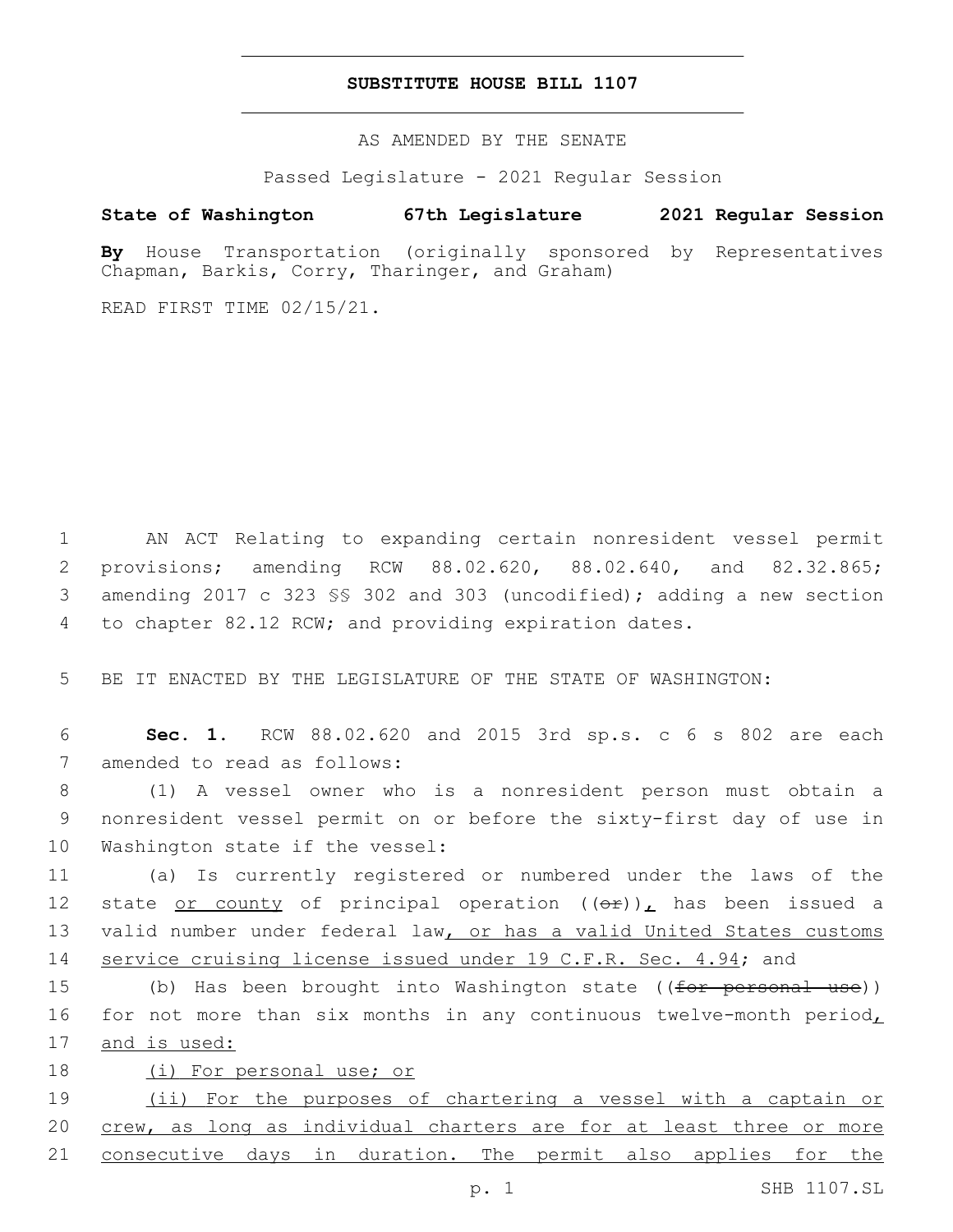purposes of necessary transit to or from the start or end point of such a charter, but that transit time is not counted toward the 3 duration of the charter.

 (2) In addition to the requirements in subsection (1) of this section, a nonresident vessel owner that is not a natural person, or a nonresident vessel owner who is a natural person who intends to charter the vessel with a captain or crew as provided in subsection (1)(b)(ii) of this section, may only obtain a nonresident vessel 9 permit if:

 (a) The vessel is at least thirty feet in length, but no more 11 than ((one)) two hundred ((sixty-four)) feet in length;

12 (b) No Washington state resident owns the vessel or is a principal, as defined in RCW 82.32.865, of the nonresident person 14 which owns the vessel; and

 (c) The department of revenue has provided the nonresident vessel owner written approval authorizing the permit as provided in RCW 17 82.32.865.

18 (3) A nonresident vessel permit:

 (a) May be obtained from the department, county auditor or other 20 agent, or subagent appointed by the director;

 (b) Must show the date the vessel first came into Washington state; and

23 (c) Is valid for two months  $($   $\frac{1}{2}$  and

24 (d) May not be issued after December 31, 2025, to a nonresident 25 vessel owner that is not a natural person)).

 (4) The department, county auditor or other agent, or subagent appointed by the director must collect the fee required in RCW 88.02.640(1)(i) when issuing nonresident vessel permits.

 (5) A nonresident vessel permit is not required under this section if the vessel is used in conducting temporary business 31 activity within Washington state.

 (6) For any permits issued under this section to a nonresident 33 vessel owner that is not a natural person, or for any permits issued to a natural person who intends to charter the vessel with a captain or crew as provided in subsection (1)(b)(ii) of this section, the department must maintain a record of the following information and provide it to the department of revenue quarterly or as otherwise mutually agreed to by the department and department of revenue:

(a) The name of the record owner of the vessel;

40 (b) The vessel's hull identification number;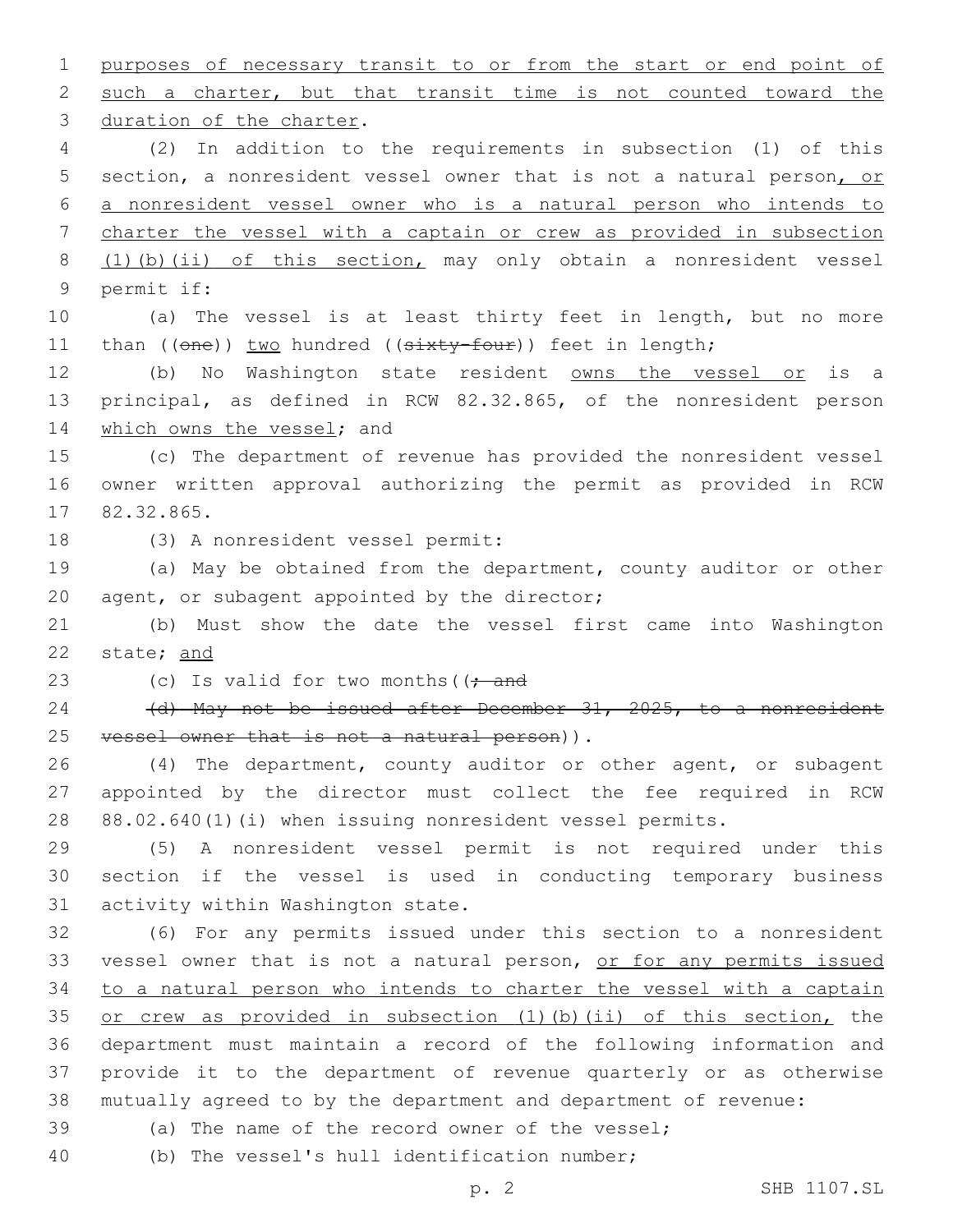1 (c) The amount of the fee paid under RCW 88.02.640(5);

2 (d) The date the vessel first entered the waters of this state;

(e) The expiration date for the permit; and3

4 (f) Any other information mutually agreed to by the department 5 and department of revenue.

6 (7) The department must adopt rules to implement this section, 7 including rules on issuing and displaying the nonresident vessel 8 permit.

9 **Sec. 2.** RCW 88.02.640 and 2017 3rd sp.s. c 17 s 104 are each 10 amended to read as follows:

11 (1) In addition to any other fees and taxes required by law, the 12 department, county auditor or other agent, or subagent appointed by 13 the director must charge the following vessel fees and surcharge:

| 14             | <b>FEE</b>                                          | <b>AMOUNT</b>                     | <b>AUTHORITY</b>                  | <b>DISTRIBUTION</b>               |
|----------------|-----------------------------------------------------|-----------------------------------|-----------------------------------|-----------------------------------|
| 15             | (a) Dealer temporary permit                         | \$5.00                            | RCW 88.02.800(2)                  | General fund                      |
| 16<br>17       | (b) Derelict vessel and<br>invasive species         | Subsection (3) of this<br>section | Subsection (3) of this<br>section | Subsection (3) of this<br>section |
| 18<br>19<br>20 | removal<br>(c) Derelict vessel removal<br>surcharge | \$1.00                            | Subsection (4) of this<br>section | Subsection (4) of this<br>section |
| 21<br>22       | (d) Duplicate certificate of<br>title               | \$1.25                            | RCW $88.02.530(1)(c)$             | General fund                      |
| 23             | (e) Duplicate registration                          | \$1.25                            | RCW $88.02.590(1)(c)$             | General fund                      |
| 24             | (f) Filing                                          | RCW 46.17.005                     | RCW 88.02.560(2)                  | RCW 46.68.400                     |
| 25             | (g) License plate technology                        | RCW 46.17.015                     | RCW 88.02.560(2)                  | RCW 46.68.370                     |
| 26             | (h) License service                                 | RCW 46.17.025                     | RCW 88.02.560(2)                  | RCW 46.68.220                     |
| 27<br>28       | (i) Nonresident vessel<br>permit                    | Subsection (5) of this<br>section | RCW 88.02.620(4)                  | Subsection (5) of this<br>section |
| 29<br>30       | (j) Quick title service                             | \$50.00                           | RCW 88.02.540(3)                  | Subsection (7) of this<br>section |
| 31             | (k) Registration                                    | \$10.50                           | RCW 88.02.560(2)                  | RCW 88.02.650                     |
| 32             | (l) Replacement decal                               | \$1.25                            | RCW $88.02.595(1)(c)$             | General fund                      |
| 33<br>34       | (m) Service fee                                     | RCW 46.17.040                     | RCW 88.02.515 and<br>88.02.560(2) | RCW 46.17.040                     |
| 35             | (n) Title application                               | \$5.00                            | RCW 88.02.515                     | General fund                      |
|                |                                                     |                                   | $\mathcal{S}$<br>$p$ .            | 1107.SL<br>SHB                    |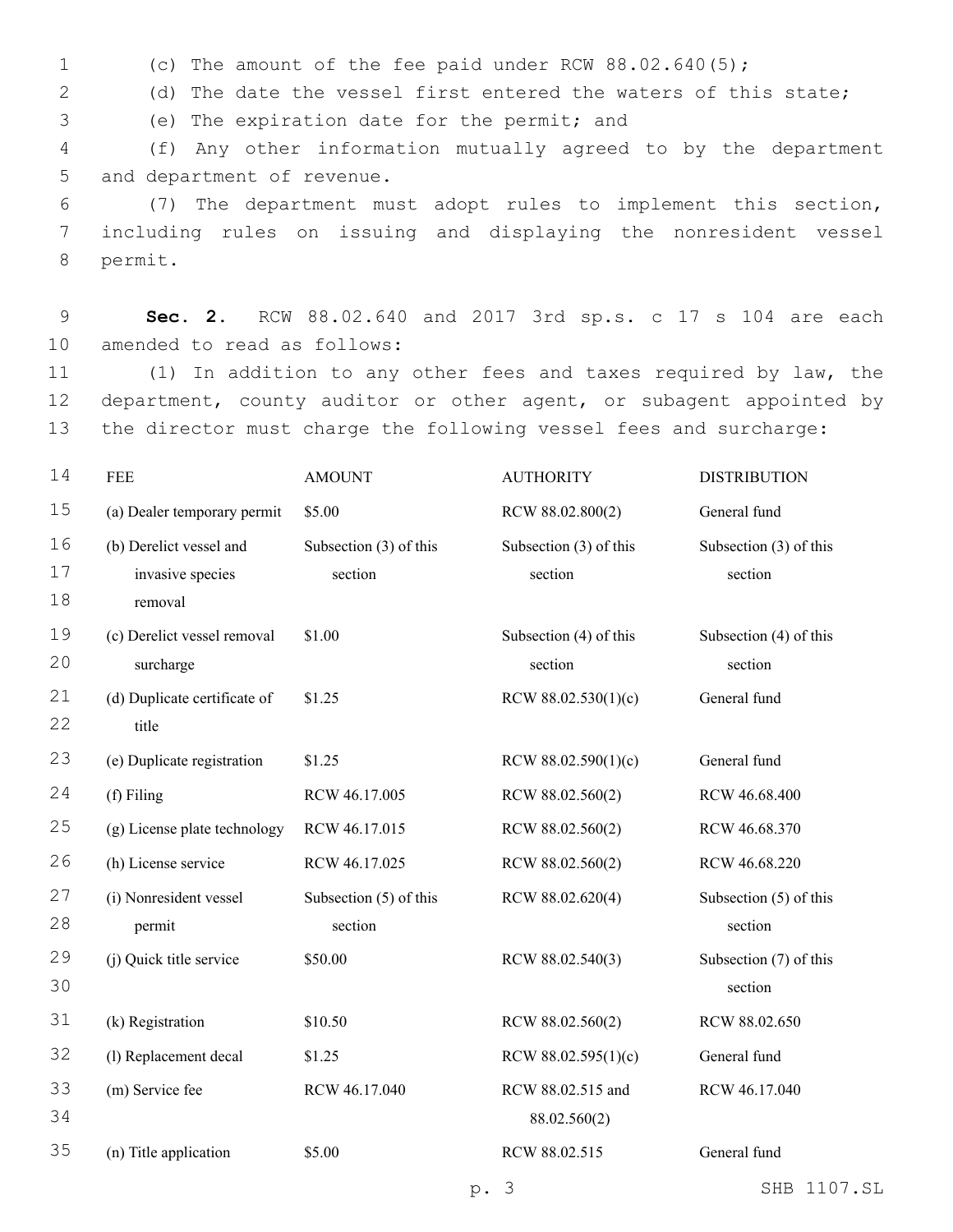| (o) Transfer              | \$1.00  | RCW 88.02.560(7) | General fund             |
|---------------------------|---------|------------------|--------------------------|
| (p) Vessel visitor permit | \$30.00 | RCW 88.02.610(3) | Subsection $(6)$ of this |
|                           |         |                  | section                  |

 (2) The five dollar dealer temporary permit fee required in subsection (1) of this section must be credited to the payment of registration fees at the time application for registration is made.

 (3) The derelict vessel and invasive species removal fee required in subsection (1) of this section is five dollars and must be 9 distributed as follows:

 (a) Two dollars must be deposited in the aquatic invasive species 11 management account created in RCW 77.135.200;

 (b) One dollar must be deposited into the aquatic algae control 13 account created in RCW 43.21A.667; and

 (c) Two dollars must be deposited in the derelict vessel removal 15 account created in RCW 79.100.100.

 (4) In addition to other fees required in this section, an annual derelict vessel removal surcharge of one dollar must be charged with each vessel registration. The surcharge is to address the significant backlog of derelict vessels accumulated in Washington waters that pose a threat to the health and safety of the people and to the environment and must be deposited into the derelict vessel removal 22 account created in RCW 79.100.100.

(5)(a) The amount of the nonresident vessel permit fee is:

 (i) For a vessel owned by a nonresident natural person, twenty-25 five dollars; and

 (ii) For a nonresident vessel owner that is not a natural person, 27 the fee is equal to:

 (A) Twenty-five dollars per foot for vessels between thirty and 29 ninety-nine feet in length;

 (B) Thirty dollars per foot for vessels between one hundred and 31 one hundred twenty feet in length; and

 (C) Thirty-seven dollars and fifty cents per foot for vessels 33 between one hundred twenty-one and ((one)) two hundred ((sixty-four)) feet in length. The fee must be multiplied by the extreme length of the vessel in feet, rounded up to the nearest whole foot.

 (b) The fee must be paid by the vessel owner to the department. Any moneys remaining from the fee after the payment of costs to administer the permit must be allocated to counties by the state treasurer for approved boating safety programs under RCW 88.02.650.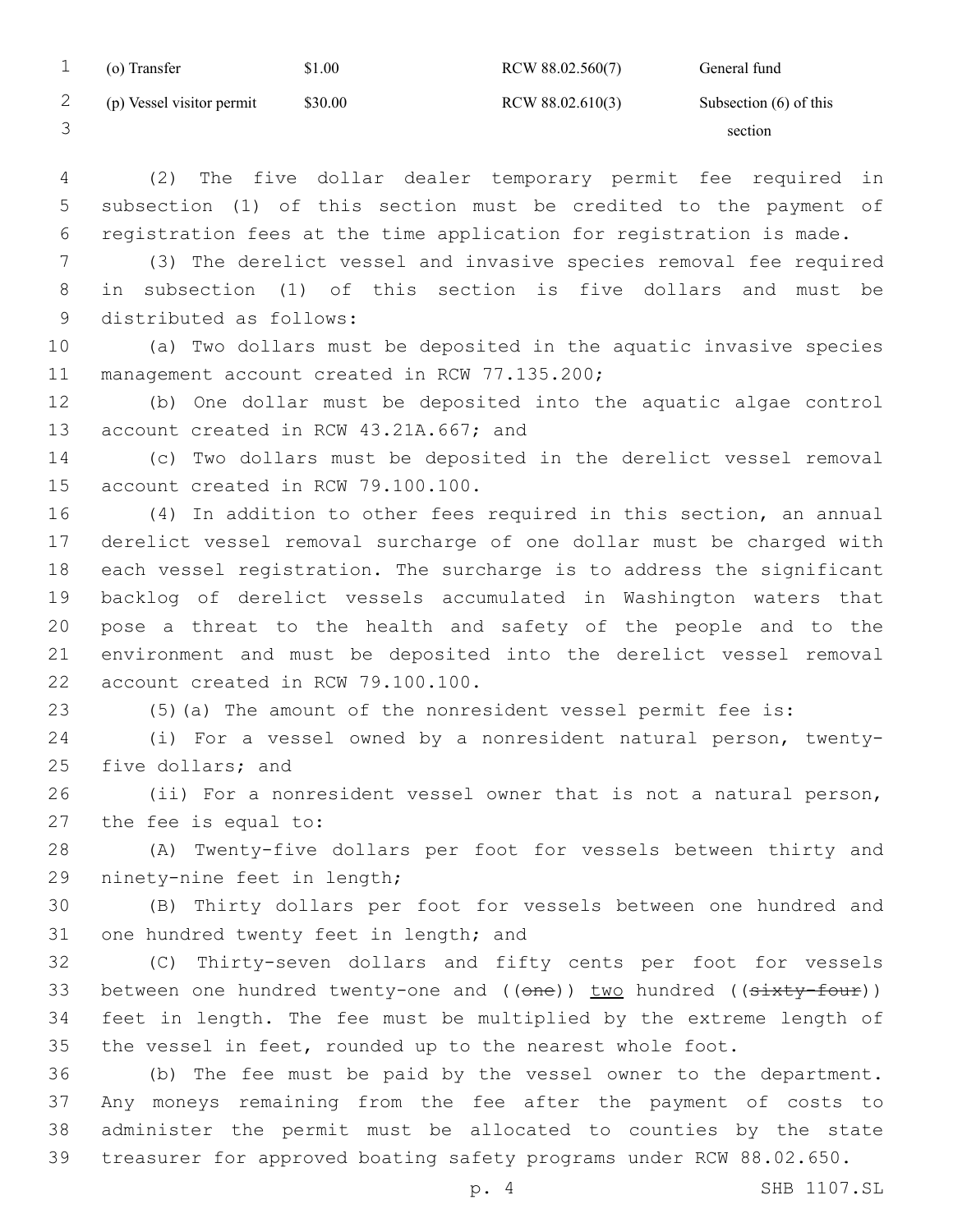(c) ((A nonresident vessel owner that is not a natural person may not obtain more than two nonresident vessel permits under RCW 88.02.620 within any thirty-six month period)) In addition to the applicable fees under this section, vessel owners who obtain a nonresident vessel permit for the purposes of chartering their vessel with a captain or crew are subject to use tax as provided in section 7 6 of this act.

 (6) The thirty dollar vessel visitor permit fee must be 9 distributed as follows:

 (a) Five dollars must be deposited in the derelict vessel removal 11 account created in RCW 79.100.100;

 (b) The department may keep an amount to cover costs for 13 providing the vessel visitor permit;

 (c) Any moneys remaining must be allocated to counties by the state treasurer for approved boating safety programs under RCW 16 88.02.650; and

 (d) Any fees required for licensing agents under RCW 46.17.005 are in addition to any other fee or tax due for the titling and 19 registration of vessels.

 (7)(a) The fifty dollar quick title service fee must be 21 distributed as follows:

 (i) If the fee is paid to the director, the fee must be deposited 23 to the general fund.

 (ii) If the fee is paid to the participating county auditor or 25 other agent appointed by the director, twenty-five dollars must be deposited to the general fund. The remainder must be retained by the county treasurer in the same manner as other fees collected by the 28 county auditor.

 (iii) If the fee is paid to a subagent appointed by the director, twenty-five dollars must be deposited to the general fund. The remaining twenty-five dollars must be distributed as follows: Twelve dollars and fifty cents must be retained by the county treasurer in the same manner as other fees collected by the county auditor and twelve dollars and fifty cents must be retained by the subagent.

 (b) For the purposes of this subsection, "quick title" has the 36 same meaning as in RCW 88.02.540.

 (8) The department, county auditor or other agent, or subagent appointed by the director shall charge the service fee under subsection (1)(m) of this section beginning January 1, 2016.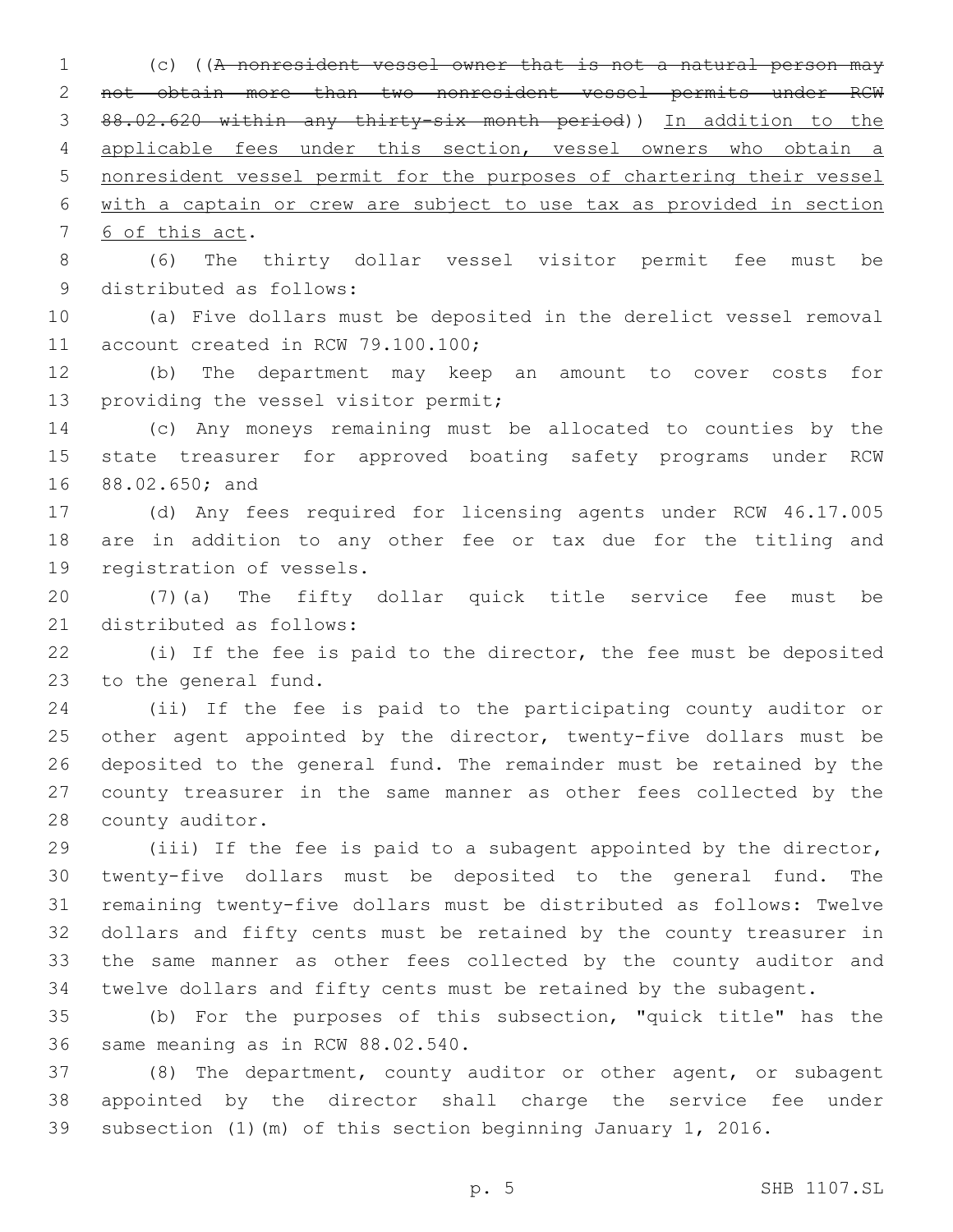**Sec. 3.** RCW 82.32.865 and 2015 3rd sp.s. c 6 s 805 are each 2 amended to read as follows:

 (1) A nonresident vessel owner that is not a natural person, or a nonresident vessel owner who intends to charter the vessel with a captain or crew as provided in RCW 88.02.620(1)(b)(ii), must apply directly to the department for written approval to obtain a nonresident vessel permit under RCW 88.02.620. The application must be made to the department in a form and manner prescribed by the 9 department and must include:

(a) The name of the record owner of the vessel;

 (b) The name, address, and telephone number of the individual 12 that applied for the permit ((on behalf of the nonresident person));

(c) The record owner's address and telephone number;

14 (d) The vessel's hull identification number;

15 (e) The vessel year, make, and model;

16 (f) The vessel length;

 (g) The vessel's registration or numbering under the state of 18 principal operation or the valid number under federal law;

 (h) Proof of the person's current nonresident status, including, as applicable, certified copies of the filed articles of incorporation, a certificate of formation, or similar filings;

 (i) Proof of the identity and current residency of the natural person owning the charter vessel or all principals of the nonresident 24 person owning the vessel. Such proof may include a valid driver's license verifying out-of-state residency or a valid identification card that has a photograph of the holder and is issued by an out-of-27 state jurisdiction;

28 (j) An affidavit signed by ((a principal)) the owner of the 29 nonresident charter vessel ((owner)), or by a principal of the entity 30 owning the nonresident vessel, certifying that the owner is not a Washington resident or that no Washington residents are principals of 32 the nonresident vessel owner, as the case may be; and

(k) Any other information the department may require.

 (2) The department must determine the nonresident vessel owner's 35 eligibility for the permit, as provided in RCW  $88.02.620$  ( $\sqrt{7}$  and may request additional information as needed directly from the nonresident vessel owner)). The department may require additional proof of eligibility directly from the nonresident vessel owner.

 (3)(a) If the department determines that the nonresident vessel 40 owner ((appears)) has established by clear, cogent, and convincing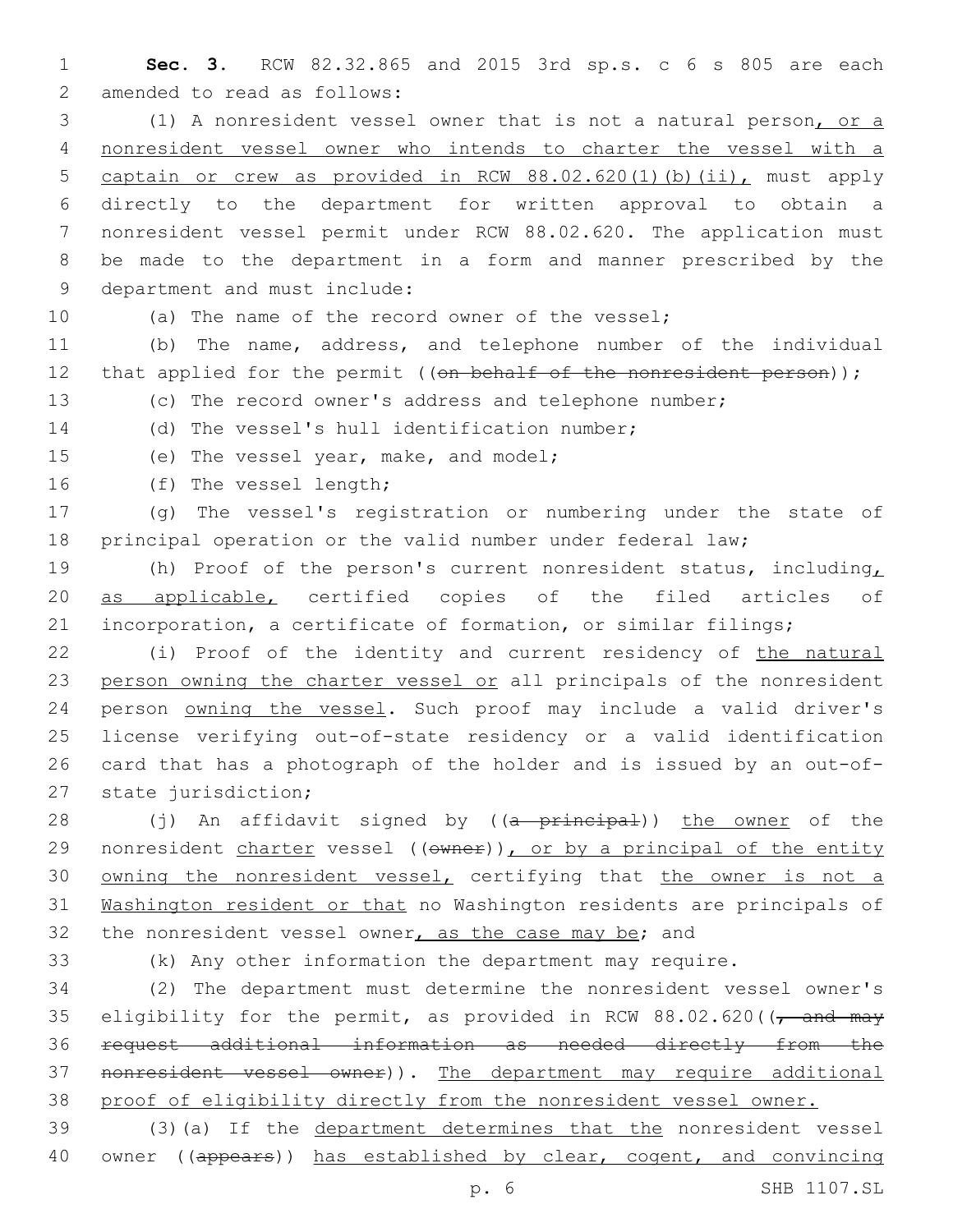1 evidence that it is eligible for the permit, the department must provide written approval to the nonresident vessel owner that authorizes issuance of the permit and includes the name of the nonresident vessel owner, the name of the vessel, and the hull 5 identification number. ((After November 30, 2025, the department may not provide written approval for any permits under this subsection.)) Otherwise, the department must refuse to authorize the issuance of the permit.

 (b) The department must also provide the information in the 10 written approval to the department of licensing.

 (4)(a) If, after a permit has been issued under RCW 88.02.620, the department has reason to believe that the nonresident vessel owner was not eligible for the permit approved under subsection (3) of this section, the department may request such information from the nonresident vessel owner as the department determines is necessary to conduct a review of the nonresident vessel owner's eligibility.

 (b) If the department finds the nonresident person was not eligible for the permit, the department must assess against the nonresident person state and local use tax on the value of the vessel according to the "value of the article used" as defined in RCW 82.12.010. The department must also assess against the nonresident person any watercraft excise tax due under chapter 82.49 RCW. Penalties and interest as provided in this chapter and chapter 82.49 RCW apply to taxes assessed under this subsection (4).

 (5) For purposes of this section, "principal" means a natural 26 person that owns, directly or indirectly, including through any tiered ownership structure, more than a one percent interest in the nonresident person applying for a nonresident vessel permit.

 (6) By January 1, 2026, the department must submit a report to the governor and the transportation and fiscal committees of the legislature. The report must include:

 (a) The number of nonresident vessel permits the department 33 authorized for approval in each calendar year since September 1, 2015, and the length of such vessels;

 (b) The number of nonresident vessel permits the department authorized for approval in each calendar year since the effective 37 date of this section for vessels chartered with a captain or crew;

 (c) Information about the state or country where the vessels described in (a) and (b) of this subsection are primarily operated;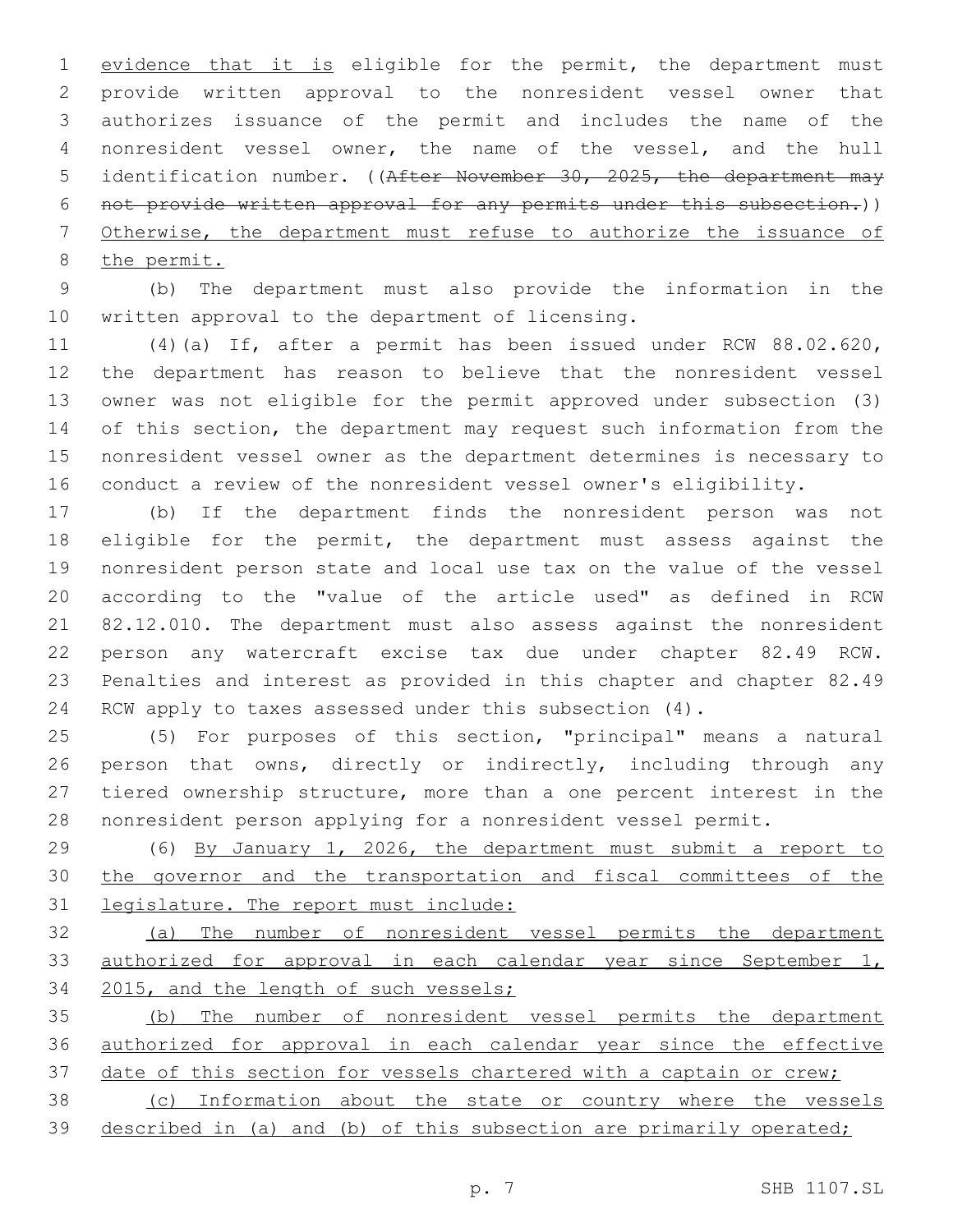(d) The amount of use tax collected on vessels described in (b) 2 of this subsection; (e) A discussion of any evidence of fraud or attempted fraud related to nonresident vessel permits or permit applications; and (f) Any other information the department determines may be relevant. (7) The department may adopt rules to implement this section. **Sec. 4.** 2017 c 323 s 302 (uncodified) is amended to read as follows:9 (1) Sections 802 and 804, chapter 6, Laws of 2015 3rd sp. sess. 11 expire  $((Ju1y))$  January 1,  $((2026))$  2029; (2) Section 803, chapter 6, Laws of 2015 3rd sp. sess. expires 13 January 1, ((2026)) 2029; and (3) Section 805, chapter 6, Laws of 2015 3rd sp. sess. expires 15 January 1, 2031. **Sec. 5.** 2017 c 323 s 303 (uncodified) is amended to read as follows:17 (1)(a) The legislature finds that a robust maritime industry is crucial for the state's economic vitality. The legislature further 20 finds that: (i) The joint task force for economic resilience of maritime and manufacturing established policy goals to continue efforts towards 23 developing a robust maritime industry in the state; (ii) The maritime industry has a direct and indirect impact on 25 jobs in the state; (iii) Many of the cities and towns impacted by the maritime industry are often small with limited resources to encourage economic growth, heavily relying on the maritime industry for local jobs and 29 revenues in the community; (iv) Keeping Washington competitive with other cruising destinations is essential to continue to build a robust maritime 32 economy in the state; and (v) Tax incentives are an imperative component to improve the 34 state's overall competitiveness in this sector. (b) Therefore, the legislature intends to: (i) Bolster the maritime industry in the state by incentivizing larger vessel owners to use Washington waters for recreational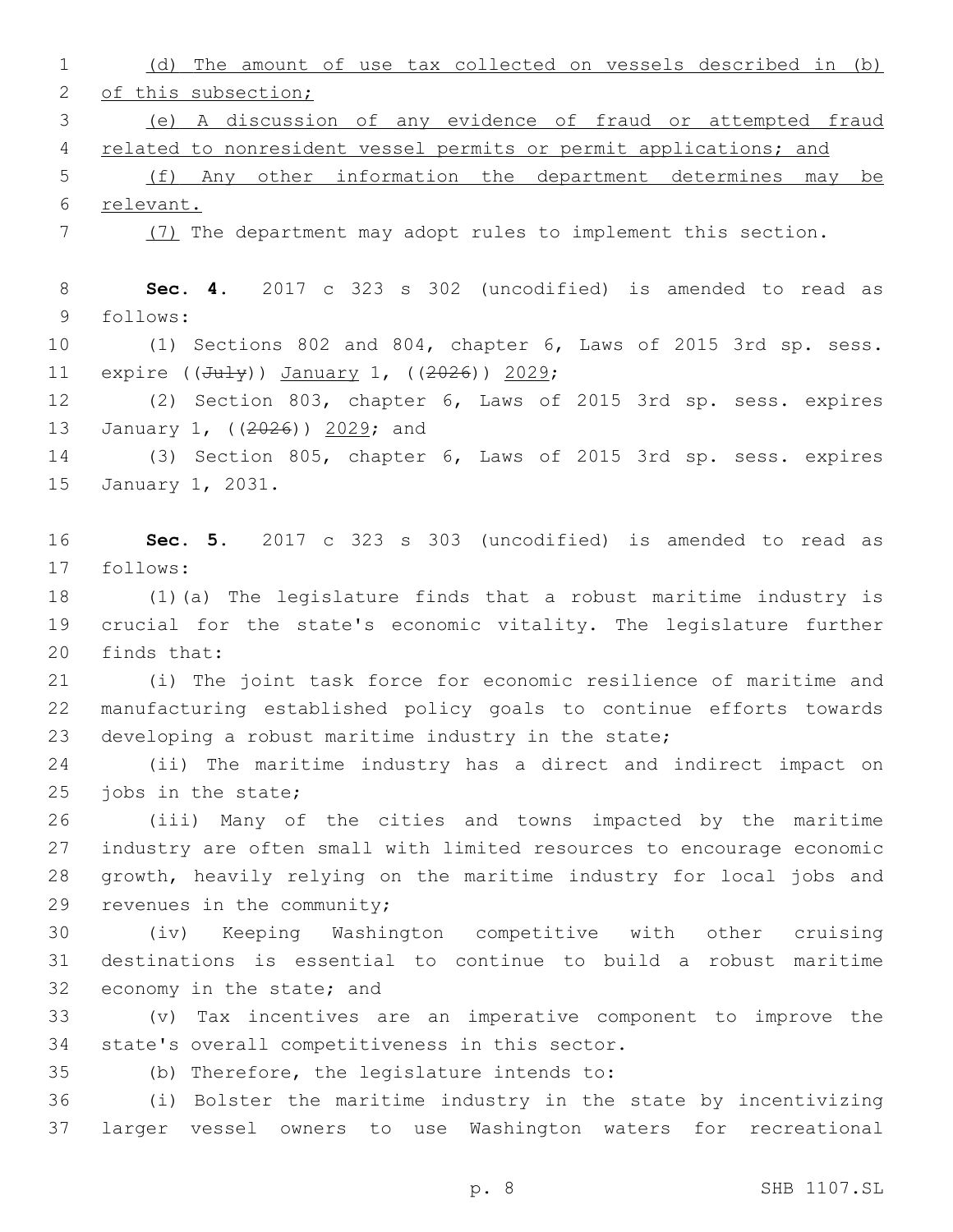boating to increase economic activity and jobs in coastal communities 2 and inland water regions of the state;

 (ii) Achieve this objective in a fiscally responsible manner and require analysis of specific metrics to ensure valuable state resources are being used to accomplish the intended goal; and

 (iii) Provide limited, short-term tax relief to entity-owned nonresident vessel owners that currently are not afforded the same 8 benefits as other nonresident vessel owners.

 (2)(a) This subsection is the tax preference performance statement for the entity-owned nonresident vessel tax preference established in section 803 of this act. The performance statement is only intended to be used for subsequent evaluation of the tax preference. It is not intended to create a private right of action by any party or be used to determine eligibility for preferential tax 15 treatment.

 (b) The legislature categorizes this tax preference as one intended to accomplish the purposes indicated in RCW 82.32.808(2)(c) and one intended to improve the state's competitiveness with other 19 nearby cruising destinations.

 (c) It is the legislature's specific public policy objective to increase economic activity and jobs related to the maritime industry by providing a tax preference for large entity-owned nonresident vessels to increase the length of time these vessels cruise Washington waters in turn strengthening the maritime economy in the 25 state.

 (d) To measure the effectiveness of the tax preference provided in part VIII, chapter 6, Laws of 2015 3rd sp. sess. in achieving the public policy objective in (c) of this subsection, the joint legislative audit and review committee must provide the following in a published evaluation of this tax preference by December 31, 31 ((<del>2024</del>)) 2028:

 (i) A comparison of the gross and taxable revenue generated by businesses that sell or provide maintenance or repair of vessels, prior to and after the enactment of this tax preference;

 (ii) Analysis of retail sales taxes collected from the restaurant and service industries in coastal and inlet coastal jurisdictions, for both counties and cities, for periods prior to and after the 38 enactment of this tax preference;